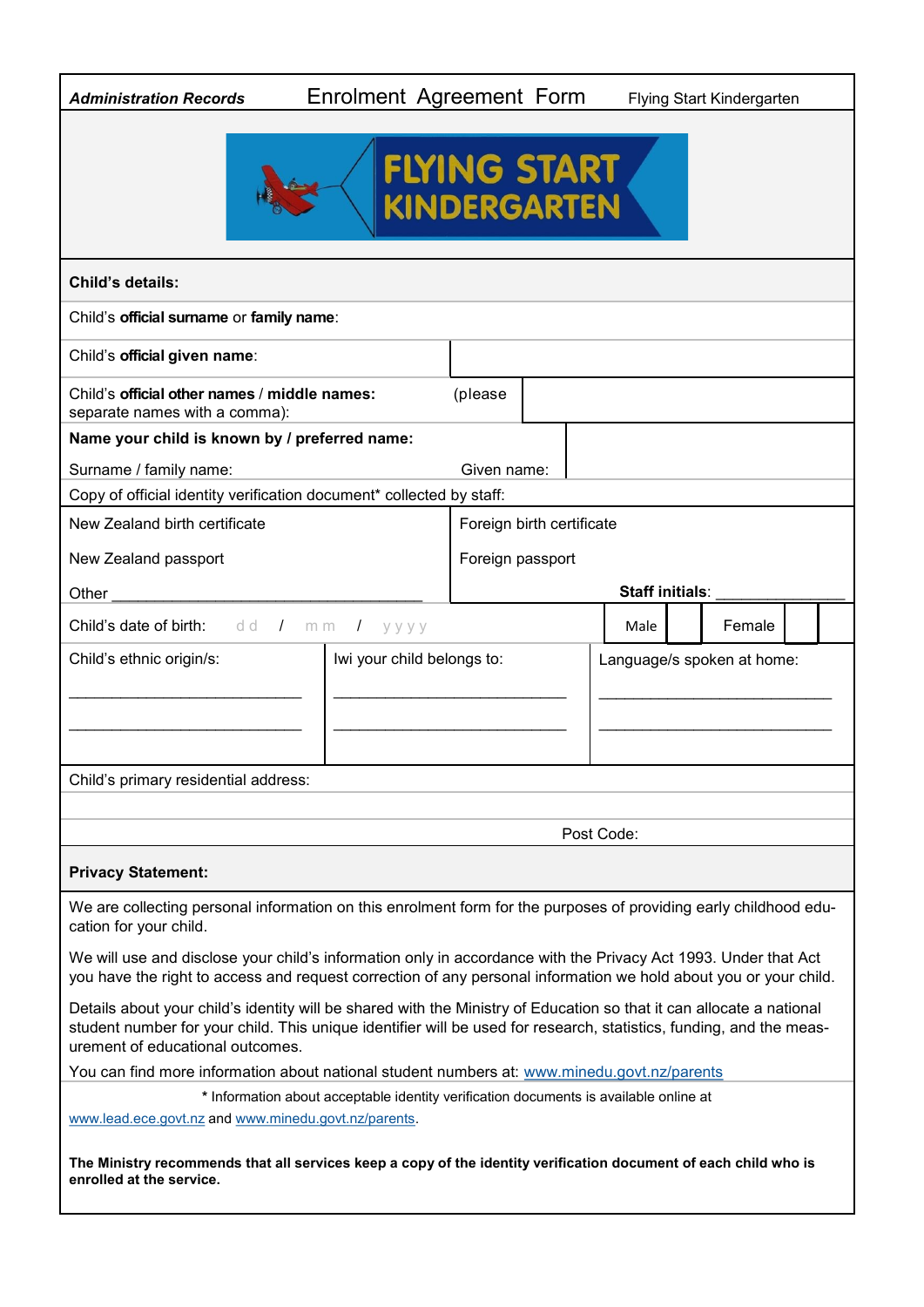| <b>Parents / Guardians:</b> |                        |
|-----------------------------|------------------------|
| 1. Given names:             | 2. Given names:        |
| Surname / family name:      | Surname / family name: |
| Address:                    | Address:               |
| Post Code:                  | Post Code:             |
| Phone (Home):               | Phone (Home):          |
| Phone (Work):               | Phone (Work):          |
| Phone (Mobile):             | Phone (Mobile):        |
| Email:                      | Email:                 |
| Relationship to child:      | Relationship to child: |
| Occupation:                 | Occupation:            |
| 3. Given names:             | 4. Given names:        |
| Surname / family name:      | Surname / family name: |
| Address:                    | Address:               |
| Post Code:                  | Post Code:             |
| Phone (Home):               | Phone (Home):          |
| Phone (Work):               | Phone (Work):          |
| Phone (Mobile):             | Phone (Mobile):        |
| Email:                      | Email:                 |
| Relationship to child:      | Relationship to child: |
| Occupation:                 | Occupation:            |

| Additional person/s who can pick up your child: |                        |
|-------------------------------------------------|------------------------|
| Given names:                                    | Given names:           |
| Surname / family name:                          | Surname / family name: |
| Address:                                        | Address:               |
| Post Code:                                      | Post Code:             |
| Phone (Home):                                   | Phone (Home):          |
| Phone (Work):                                   | Phone (Work):          |

| <b>Custodial Statement</b>                                                                                        |                                                             |  |  |  |  |
|-------------------------------------------------------------------------------------------------------------------|-------------------------------------------------------------|--|--|--|--|
|                                                                                                                   | Are there any custodial arrangements concerning your child? |  |  |  |  |
| If YES, please give details of any custodial arrangements or court orders (a copy of any court order is required) |                                                             |  |  |  |  |
|                                                                                                                   |                                                             |  |  |  |  |
|                                                                                                                   |                                                             |  |  |  |  |
| Person/s who cannot pick up your child:                                                                           |                                                             |  |  |  |  |
| Name:                                                                                                             | Name:                                                       |  |  |  |  |
|                                                                                                                   |                                                             |  |  |  |  |
|                                                                                                                   |                                                             |  |  |  |  |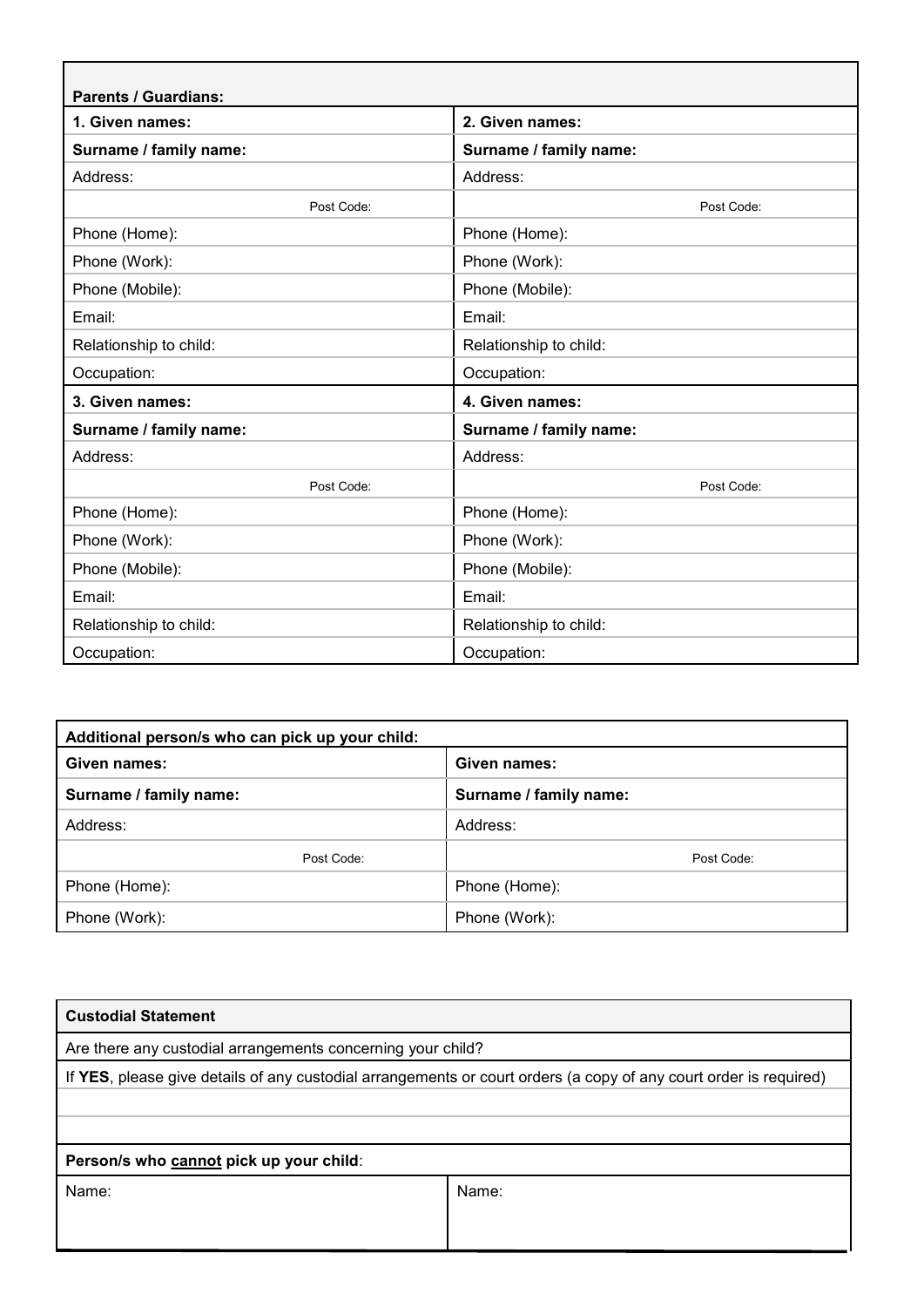| Additional Emergency Contacts (also able to pick up child): |                        |
|-------------------------------------------------------------|------------------------|
| 1. Given names:                                             | 2. Given names:        |
| Surname / family name:                                      | Surname / family name: |
| Address:                                                    | Address:               |
| Post Code:                                                  | Post Code:             |
| Phone (Home):                                               | Phone (Home):          |
| Phone (Work):                                               | Phone (Work):          |
| Phone (Mobile):                                             | Phone (Mobile):        |
| Email:                                                      | Email:                 |

| Child's doctor:         |        |  |
|-------------------------|--------|--|
| Name:                   | Phone: |  |
|                         |        |  |
| Name of medical centre: |        |  |

| <b>Health</b>                                                 |                 |     |    |  |
|---------------------------------------------------------------|-----------------|-----|----|--|
| Illness/allergies:                                            |                 |     |    |  |
|                                                               |                 |     |    |  |
|                                                               |                 |     |    |  |
| Is your child up-to-date with immunisations?                  | <b>Tick One</b> | Yes | No |  |
| (Please provide verification of all immunisations)            |                 |     |    |  |
| For staff: Immunisation records sighted and details recorded: | <b>Tick One</b> | Yes | No |  |

| <b>Medicine</b>                                                                                                                                                                                                                                                              |                                         |  |  |  |  |
|------------------------------------------------------------------------------------------------------------------------------------------------------------------------------------------------------------------------------------------------------------------------------|-----------------------------------------|--|--|--|--|
| <b>Category (i) Medicines</b>                                                                                                                                                                                                                                                |                                         |  |  |  |  |
| A category (i) medicine is a non-prescription preparation (such as arnica cream, antiseptic liquid, insect bite treat-<br>ment) that is not ingested, used for the 'first aid' treatment of minor injuries and provided by the service and kept<br>in the first aid cabinet. |                                         |  |  |  |  |
| Yes<br><b>Tick One</b><br>No<br>Do you approve category (i) medicines to be used on your child?                                                                                                                                                                              |                                         |  |  |  |  |
| Name/s of specific category (i) medicines that can be used on my child, provided by service:                                                                                                                                                                                 |                                         |  |  |  |  |
| $\div$ Arnica cream (bumps and bruises)                                                                                                                                                                                                                                      | combudoron gel (stings and itchy bites) |  |  |  |  |
| hypercal cream (cuts and grazes)                                                                                                                                                                                                                                             | Anthisan (itching and inflammation)     |  |  |  |  |
| Parent/Guardian Signature:                                                                                                                                                                                                                                                   | Date:                                   |  |  |  |  |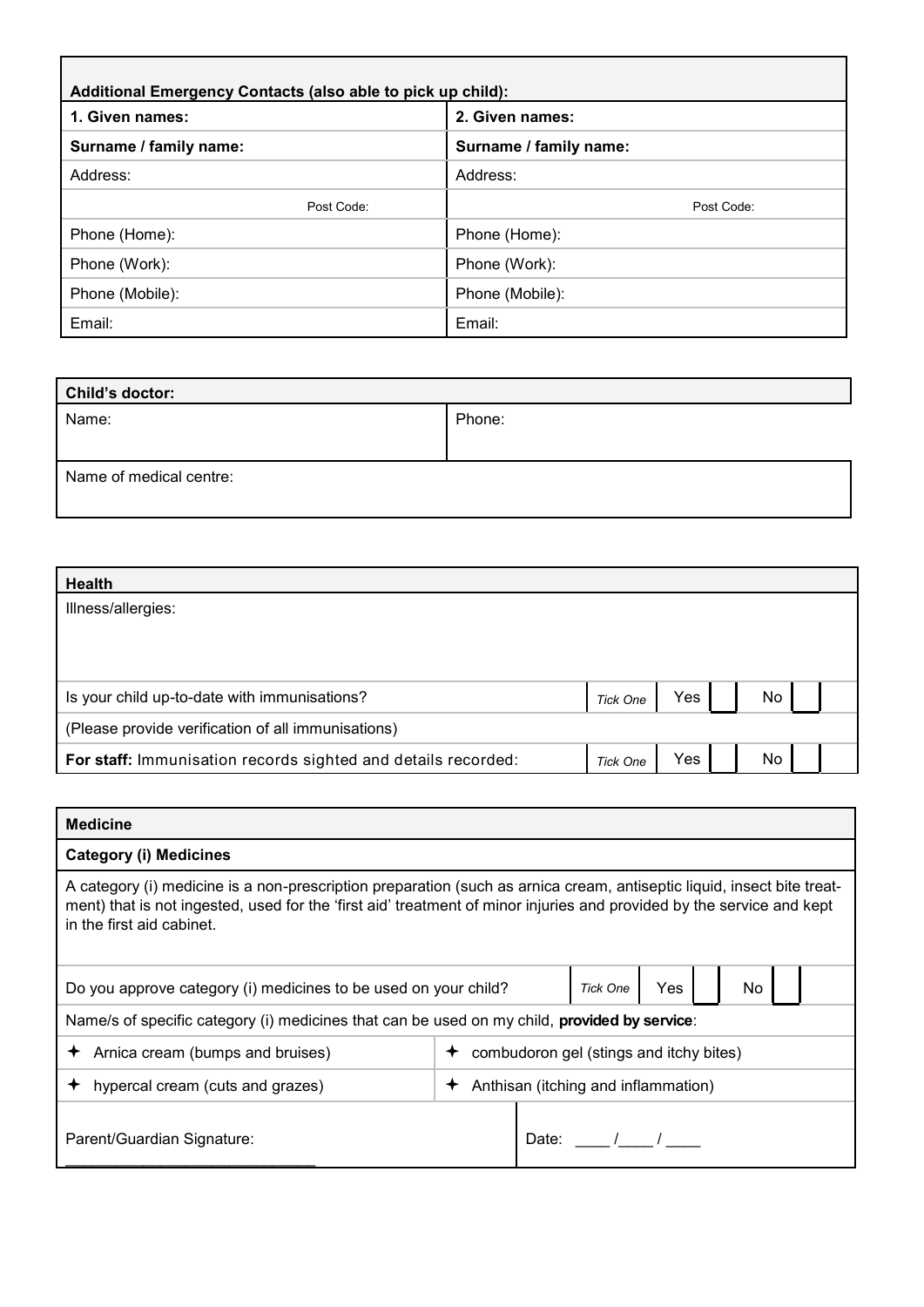| <b>Enrolment Details:</b>                                                                                                                                                   |        |         |                                                                                                                                                                                                                                                                                                                                                                                                          |             |                 |              |
|-----------------------------------------------------------------------------------------------------------------------------------------------------------------------------|--------|---------|----------------------------------------------------------------------------------------------------------------------------------------------------------------------------------------------------------------------------------------------------------------------------------------------------------------------------------------------------------------------------------------------------------|-------------|-----------------|--------------|
| Date of Enrolment: / /                                                                                                                                                      |        |         | Date of Entry: $\frac{1}{1-\frac{1}{1-\frac{1}{1-\frac{1}{1-\frac{1}{1-\frac{1}{1-\frac{1}{1-\frac{1}{1-\frac{1}{1-\frac{1}{1-\frac{1}{1-\frac{1}{1-\frac{1}{1-\frac{1}{1-\frac{1}{1-\frac{1}{1-\frac{1}{1-\frac{1}{1-\frac{1}{1-\frac{1}{1-\frac{1}{1-\frac{1}{1-\frac{1}{1-\frac{1}{1-\frac{1}{1-\frac{1}{1-\frac{1}{1-\frac{1}{1-\frac{1}{1-\frac{1}{1-\frac{1}{1-\frac{1}{1-\frac{1}{1-\frac{1}{1-\$ |             | Date of Exit: / |              |
| Please Note: 20 Hours ECE is for up to six hours per day, up to 20 hours per week and there must be no compul-<br>sory fees when a child is receiving 20 Hours ECE funding. |        |         |                                                                                                                                                                                                                                                                                                                                                                                                          |             |                 |              |
| Days Enrolled:                                                                                                                                                              | Monday | Tuesday | Wednesday                                                                                                                                                                                                                                                                                                                                                                                                | Thursday    | Friday          |              |
| Times Enrolled:                                                                                                                                                             |        |         |                                                                                                                                                                                                                                                                                                                                                                                                          |             |                 | Total hours: |
| For 20 Hours ECE fill out boxes below with the hours attested e.g. 6 hours                                                                                                  |        |         |                                                                                                                                                                                                                                                                                                                                                                                                          |             |                 |              |
| 20 Hours ECE at this service                                                                                                                                                |        |         |                                                                                                                                                                                                                                                                                                                                                                                                          |             |                 | Total hours: |
| 20 Hours ECE at another                                                                                                                                                     |        |         |                                                                                                                                                                                                                                                                                                                                                                                                          |             |                 | Total hours: |
| service                                                                                                                                                                     |        |         |                                                                                                                                                                                                                                                                                                                                                                                                          |             |                 |              |
| Parent/Guardian Signature: 2008 2010 2020 2021 2022 2023 2024 2022 2023 2024 2022 2023 2024 2022 2023 2024 20                                                               |        |         |                                                                                                                                                                                                                                                                                                                                                                                                          | Date: $/$ / |                 |              |

| <b>20 Hours ECE Attestation:</b>                                                                                                                                                                                                                        |                 |     |    |
|---------------------------------------------------------------------------------------------------------------------------------------------------------------------------------------------------------------------------------------------------------|-----------------|-----|----|
| Is your child receiving 20 Hours ECE for up to six hours per day, 20 hours per week at this service?                                                                                                                                                    |                 |     |    |
|                                                                                                                                                                                                                                                         | Tick One Yes    |     | No |
|                                                                                                                                                                                                                                                         |                 |     |    |
| Is your child receiving 20 Hours ECE at any other services?                                                                                                                                                                                             | <b>Tick One</b> | Yes | No |
| If yes to either or both of the above, please sign to confirm that:                                                                                                                                                                                     |                 |     |    |
| Your child does not receive more than 20 hours of 20 Hours ECE per week across all services.                                                                                                                                                            |                 |     |    |
| Your authorise the Ministry of Education to make enquiries regarding the information provided in the Enrolment<br>Agreement Form, if deemed necessary and to the extent necessary to make decisions about your child's<br>eligibility for 20 Hours ECE. |                 |     |    |
| You consent to the early childhood education service providing relevant information to the Ministry of Education,<br>and to other early childhood education services your child is enrolled at, about the information contained in<br>this box.         |                 |     |    |
| Parent/Guardian Signature: _______                                                                                                                                                                                                                      | Date: /         |     |    |

| <b>Dual Enrolment Declaration</b>                                                                                                                                   |       |
|---------------------------------------------------------------------------------------------------------------------------------------------------------------------|-------|
| I hereby declare that my child is/is not enrolled at another early childhood institution at the same times that he/she is<br>enrolled at Flying Start Kindergarten. |       |
|                                                                                                                                                                     |       |
| Parent/Guardian Signature:                                                                                                                                          | Date: |